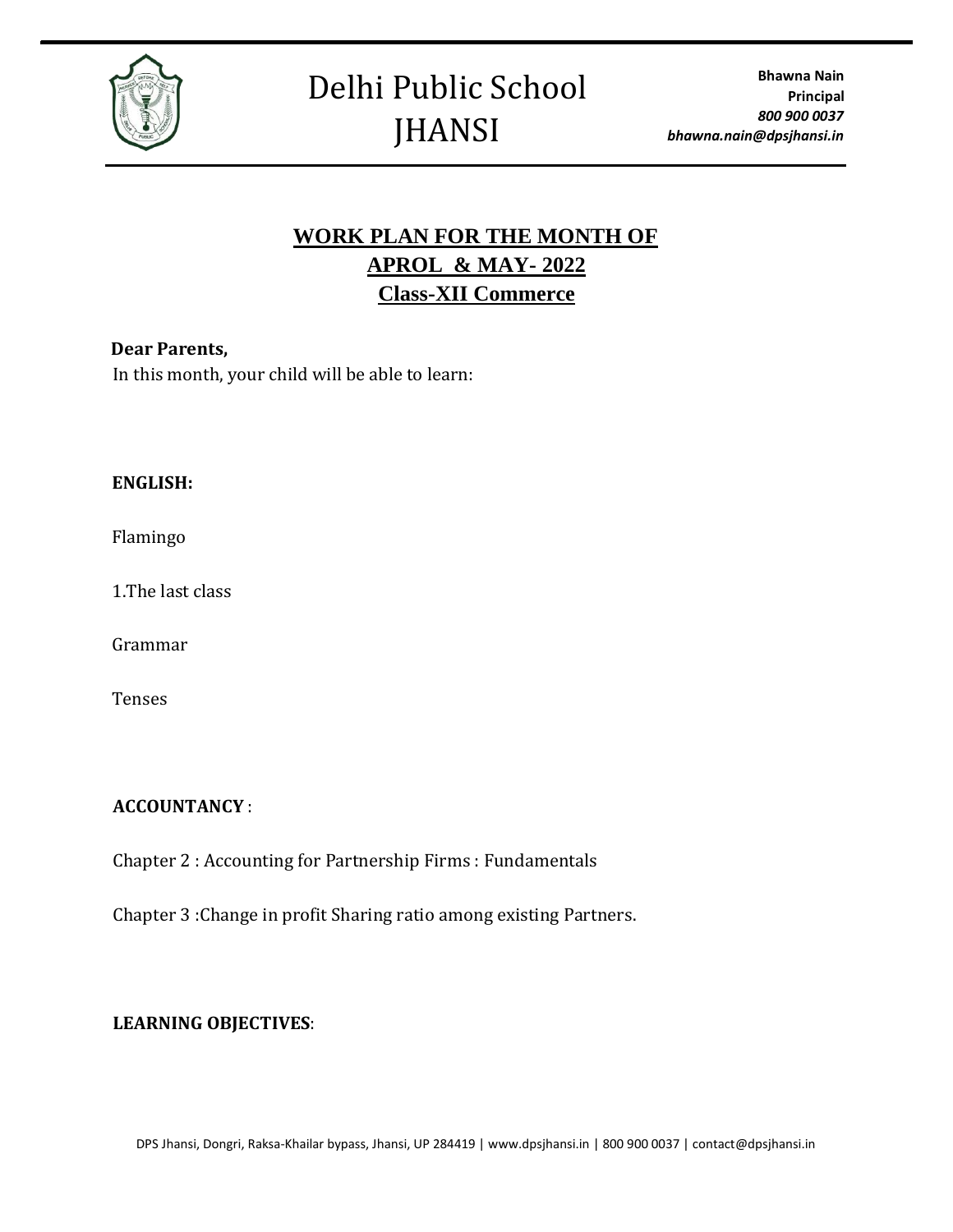

# Delhi Public School **JHANSI**

1. Students will know about the meaning of partnership features Partnership act 1932 rules applicable in the absence of partnership deed how to calculate interest on capital and drawings.

They will learn about profit and loss education account and adjustment entri**s.**

# **BUSINESS STUDIES:**

Chapter 1. Nature and Significance of Management. Chapter : 2 Principles of Management.

## **LEARNING OBJECTIVES:**

1.Students will learn about the meaning of Management and levels of Management features and importance of Management difference between effectiveness and efficiency of Management.

2. They will also learn the principles of management which are given by Henry Fayol and FW Taylor.

3. Students will learn about the traditional principles and scientific principles.

#### **ECONOMICS:**

**Unit 2 Money and Banking Unit 4 Government Budget and the Economy, Unit 5 Balance of Payments**

#### **LEARNING OBJECTIVES:**

They will learn about barter system and introduction of money They will also study about government budget and balance of payment